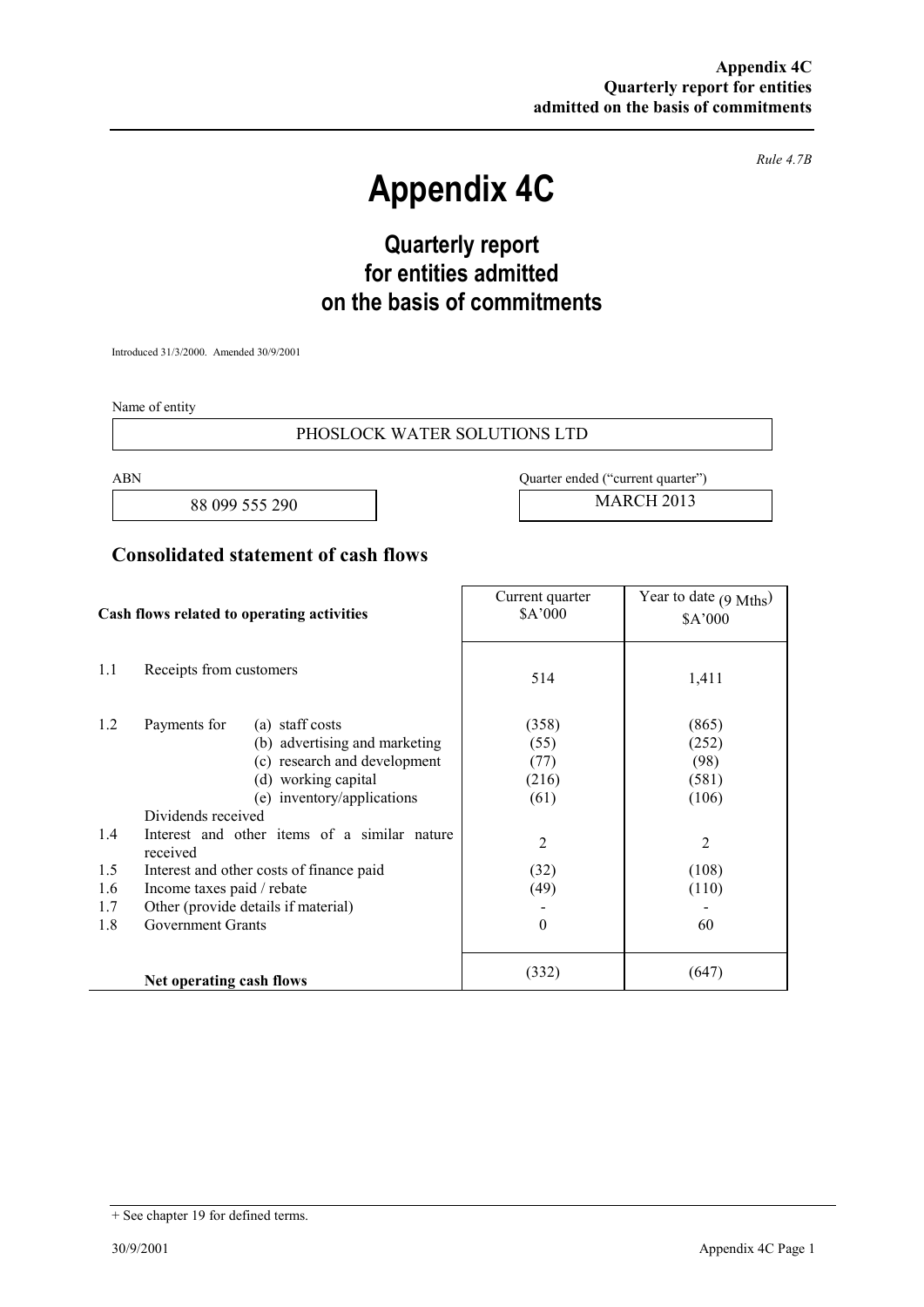|                              |                                                                                                                                                                                                                                | Current quarter<br>\$A'000 | Year to date (9 Mths)<br>\$A'000 |
|------------------------------|--------------------------------------------------------------------------------------------------------------------------------------------------------------------------------------------------------------------------------|----------------------------|----------------------------------|
| 1.8                          | Net operating cash flows (carried forward)                                                                                                                                                                                     | (332)                      | (647)                            |
| 1.9                          | Cash flows related to investing activities<br>Payment for acquisition of:<br>(a) businesses (item 5)<br>(b) equity investments<br>(c) intellectual property<br>(d) physical non-current assets<br>(e) other non-current assets | (34)<br>(2)                | (42)<br>(45)                     |
| 1.10                         | Proceeds from disposal of:<br>(a) businesses (item 5)<br>(b) equity investments<br>(c) intellectual property<br>(d) physical non-current assets<br>(e) other non-current assets                                                |                            |                                  |
| 1.11<br>1.12<br>1.13         | Loans from Minority Shareholders<br>Loans repaid by other entities<br>Other (provide details if material)                                                                                                                      |                            |                                  |
|                              | Net investing cash flows                                                                                                                                                                                                       | (36)                       | (87)                             |
| 1.14                         | Total operating and investing cash flows                                                                                                                                                                                       | (368)                      | (734)                            |
| 1.15<br>1.16<br>1.17<br>1.18 | Cash flows related to financing activities<br>Proceeds from issues of shares, options, etc.<br>Proceeds from sale of forfeited shares<br>Proceeds from borrowings<br>Repayment of borrowings                                   | 1,051<br>8<br>(276)        | 1,051<br>18<br>(118)             |
| 1.19<br>1.20                 | Dividends paid<br>Other – Capital raising costs                                                                                                                                                                                |                            |                                  |
|                              | Net financing cash flows                                                                                                                                                                                                       | 783                        | 951                              |
|                              | Net increase (decrease) in cash held                                                                                                                                                                                           | 415                        | 217                              |
| 1.21<br>1.22                 | Cash at beginning of quarter/year to date<br>Exchange rate adjustments                                                                                                                                                         | 187<br>(2)                 | 384<br>(1)                       |
| 1.23                         | Cash at end of quarter                                                                                                                                                                                                         | 600                        | 600                              |
|                              |                                                                                                                                                                                                                                |                            |                                  |

<sup>+</sup> See chapter 19 for defined terms.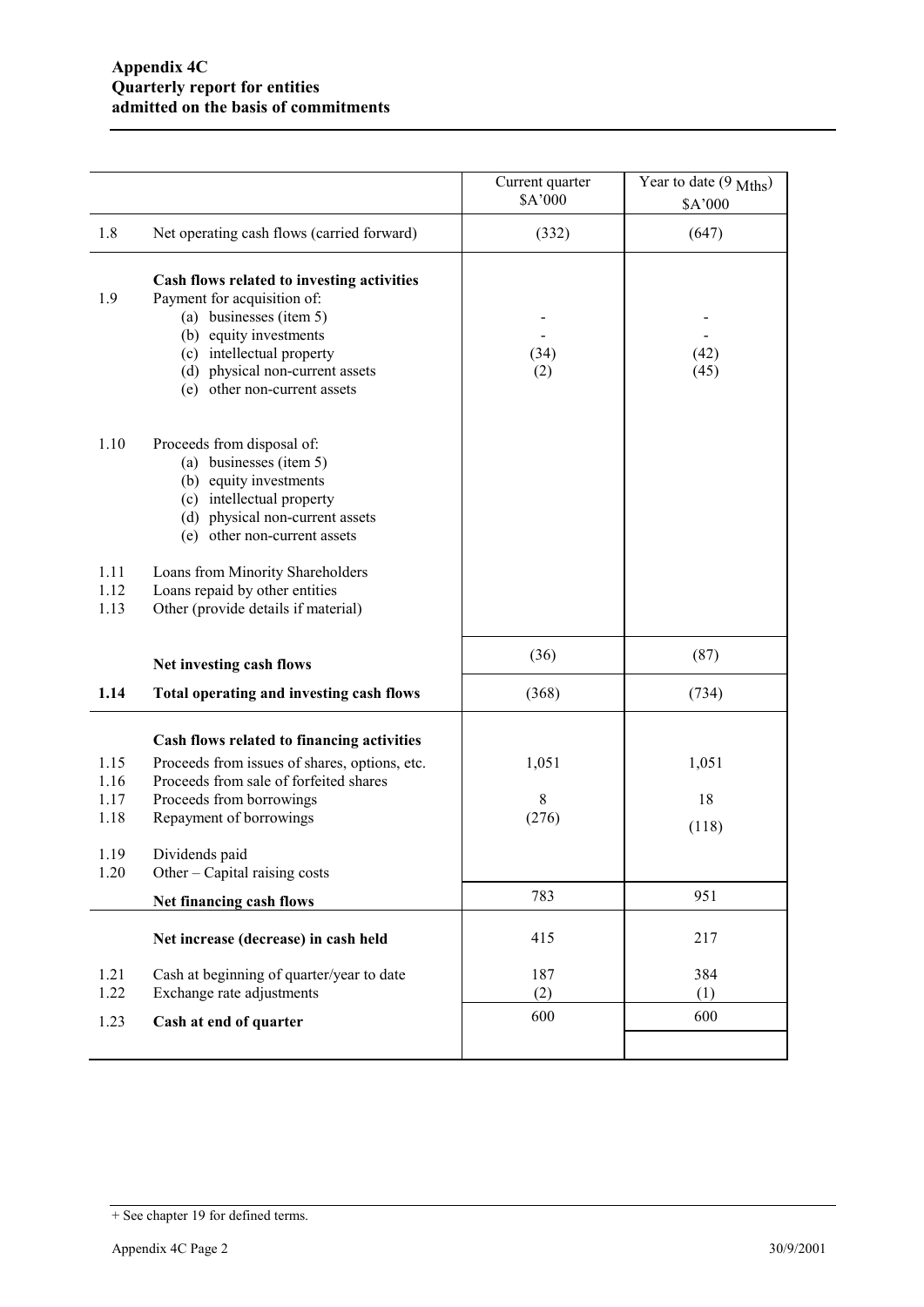### **Payments to directors of the entity and associates of the directors Payments to related entities of the entity and associates of the related entities**

|      |                                                                  | Current quarter<br>\$A'000 |
|------|------------------------------------------------------------------|----------------------------|
| 1.24 | Aggregate amount of payments to the parties included in item 1.2 | 81                         |
| 1.25 | Aggregate amount of loans to the parties included in item 1.11   | -                          |
|      |                                                                  |                            |

1.26 Explanation necessary for an understanding of the transactions During the period \$55,750 was paid as Executive Director salaries and \$25,000 paid as Non-Executive Directors fees.

### **Non-cash financing and investing activities**

- 2.1 Details of financing and investing transactions which have had a material effect on consolidated assets and liabilities but did not involve cash flows
- 2.2 Details of outlays made by other entities to establish or increase their share in businesses in which the reporting entity has an interest

#### **Financing facilities available**

*Add notes as necessary for an understanding of the position. (See AASB 1026 paragraph 12.2).* 

|     |                                            | Amount available<br>\$A'000 | Amount used<br>\$A'000 |
|-----|--------------------------------------------|-----------------------------|------------------------|
|     | Loan facilities                            |                             |                        |
| 3.2 | Converting Notes maturing 31 December 2013 | 1,300                       | 1.300                  |

<sup>+</sup> See chapter 19 for defined terms.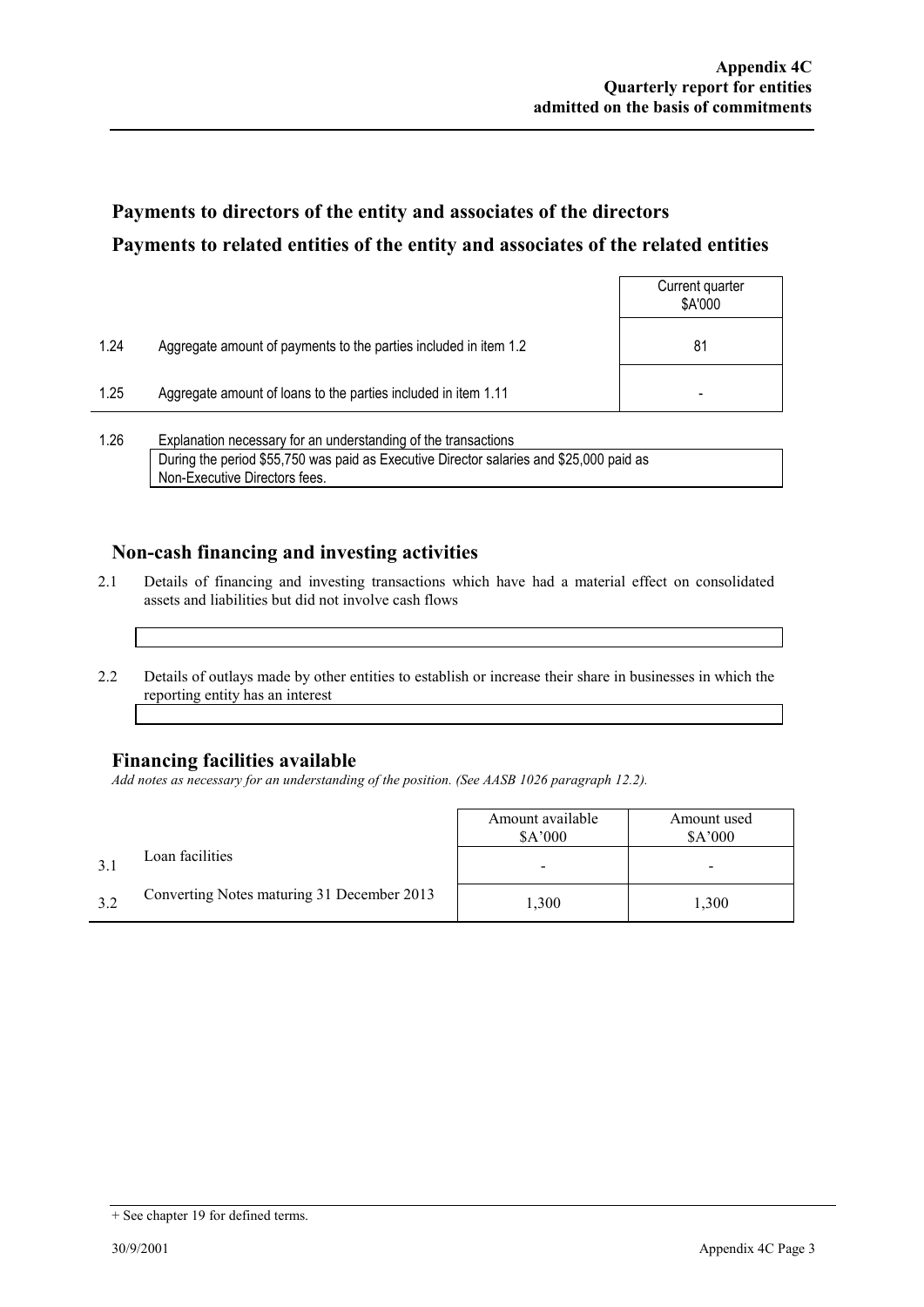### **Reconciliation of cash**

| Reconciliation of cash at the end of the quarter (as<br>shown in the consolidated statement of cash flows) to<br>the related items in the accounts is as follows. | Current quarter<br>\$A'000 | Previous quarter<br>\$A'000 |
|-------------------------------------------------------------------------------------------------------------------------------------------------------------------|----------------------------|-----------------------------|
| Cash on hand and at bank<br>4.1                                                                                                                                   | 540                        | 126                         |
| 4.2<br>Deposits at call                                                                                                                                           |                            |                             |
| 4.3<br>Bank overdraft                                                                                                                                             |                            |                             |
| 4.4<br>Other $-$ Term deposit                                                                                                                                     | 60                         | 61                          |
| Total: cash at end of quarter (item 1.23)                                                                                                                         | 600                        | 187                         |

Acquisitions and disposals of business entities

|     |                                              | Acquisitions<br>(Item $1.9(a)$ ) | Disposals<br>(Item $1.10(a)$ ) |
|-----|----------------------------------------------|----------------------------------|--------------------------------|
| 5.1 | Name of entity                               |                                  |                                |
| 5.2 | Place of incorporation<br>or registration    |                                  |                                |
| 5.3 | Consideration for<br>acquisition or disposal |                                  |                                |
| 5.4 | Total net assets                             |                                  |                                |
| 5.5 | Nature of business                           |                                  |                                |
|     |                                              |                                  |                                |

<sup>+</sup> See chapter 19 for defined terms.